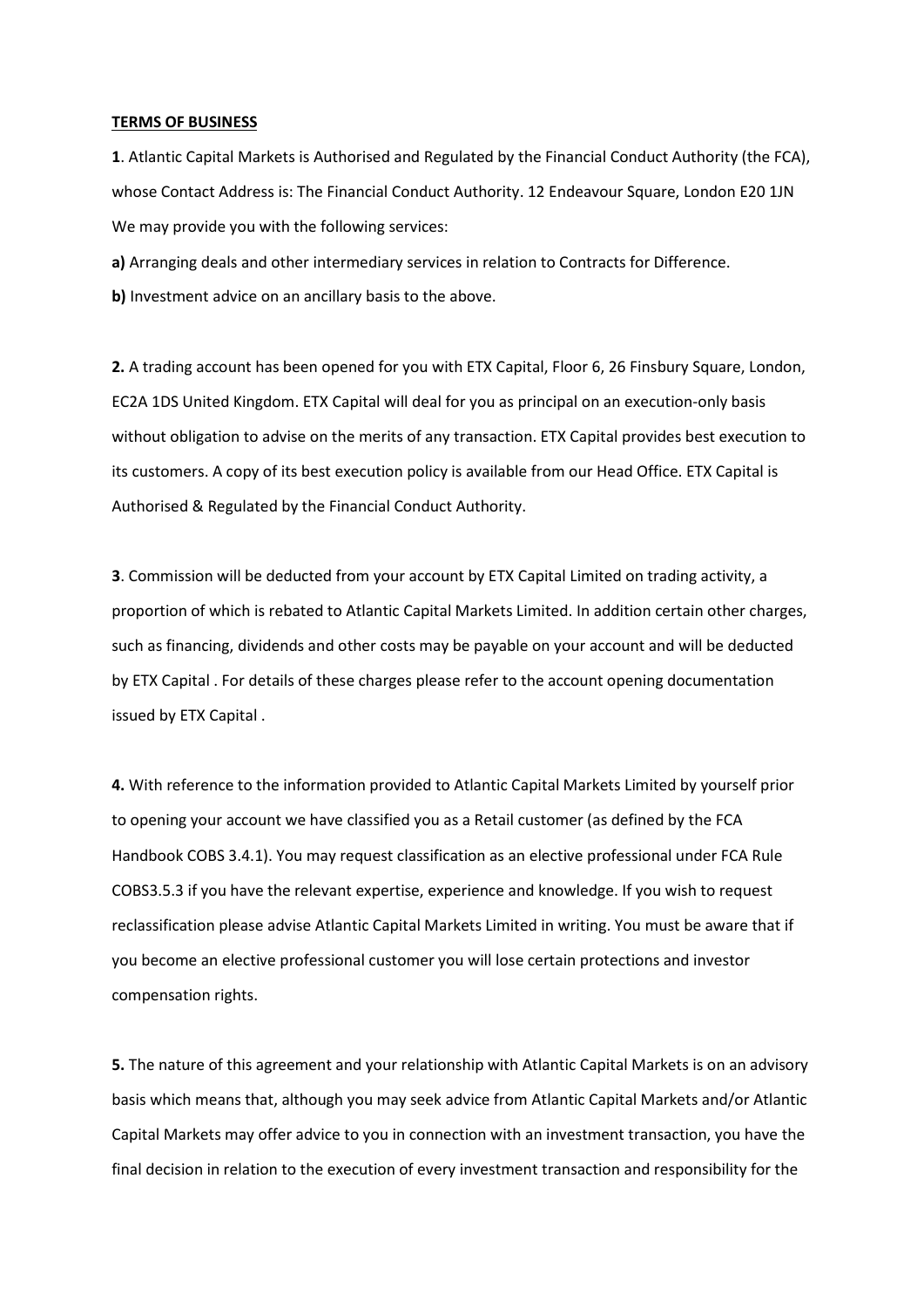funding of your account at ETX Capital. Consequently, you should make every effort to ensure that you are fully satisfied that you understand the advice given to you in relation to every investment transaction as, unless you indicate otherwise, Atlantic Capital Markets will be entitled to assume that you do. You accept that when Atlantic Capital Markets provides advisory services it will be under the following conditions:

(a) Atlantic Capital Markets will provide you with advisory services. This may include recommendations to open positions. In the event that Atlantic Capital Markets recommends opening positions, we will monitor and provide advice on closing of those positions.

(b) When Atlantic Capital Markets provides information regarding the markets, recommendations or advisory services, we give no warranty, guarantee or representation as to the completeness or accuracy of the information, recommendations or advisory services or to the tax consequences of transactions or investments. Unless Atlantic Capital Markets specifically consents otherwise through written communication from you, you agree and acknowledge that (i) the advice offered by Atlantic Capital Markets is purely incidental to your trading association with Atlantic Capital Markets and offered exclusively to allow you to construct your own decisions regarding your trading and investments; and (ii) due to individual differences in the analysis of technical and/or fundamental factors by different personnel, the advice, information or recommendations provided to other clients may vary from advice, information or recommendations provided to you by Atlantic Capital Markets.

(c) Atlantic Capital Markets will not, at any time, be required or be seen to be required to offer tax advice to clients. Atlantic Capital Markets will not provide advice with regard to tax issues. Any tax treatment is dependent on the individual and liable to change.

(d) We can accept instructions from you either in person, by letter, email, fax or telephone. These instructions will be acknowledged either in person, by letter, email, fax or telephone. Communications will be in English unless otherwise stated.

6. Published recommendations and research reports may be provided to you by Atlantic Capital Markets, as well as advertisements and other publications. When any document provided to you carries restrictions with regard to the individuals or category of individuals for whom such a document is intended or to whom it may be disseminated, you hereby concur that you shall not distribute such a document to any such individual or category of individuals. Atlantic Capital Markets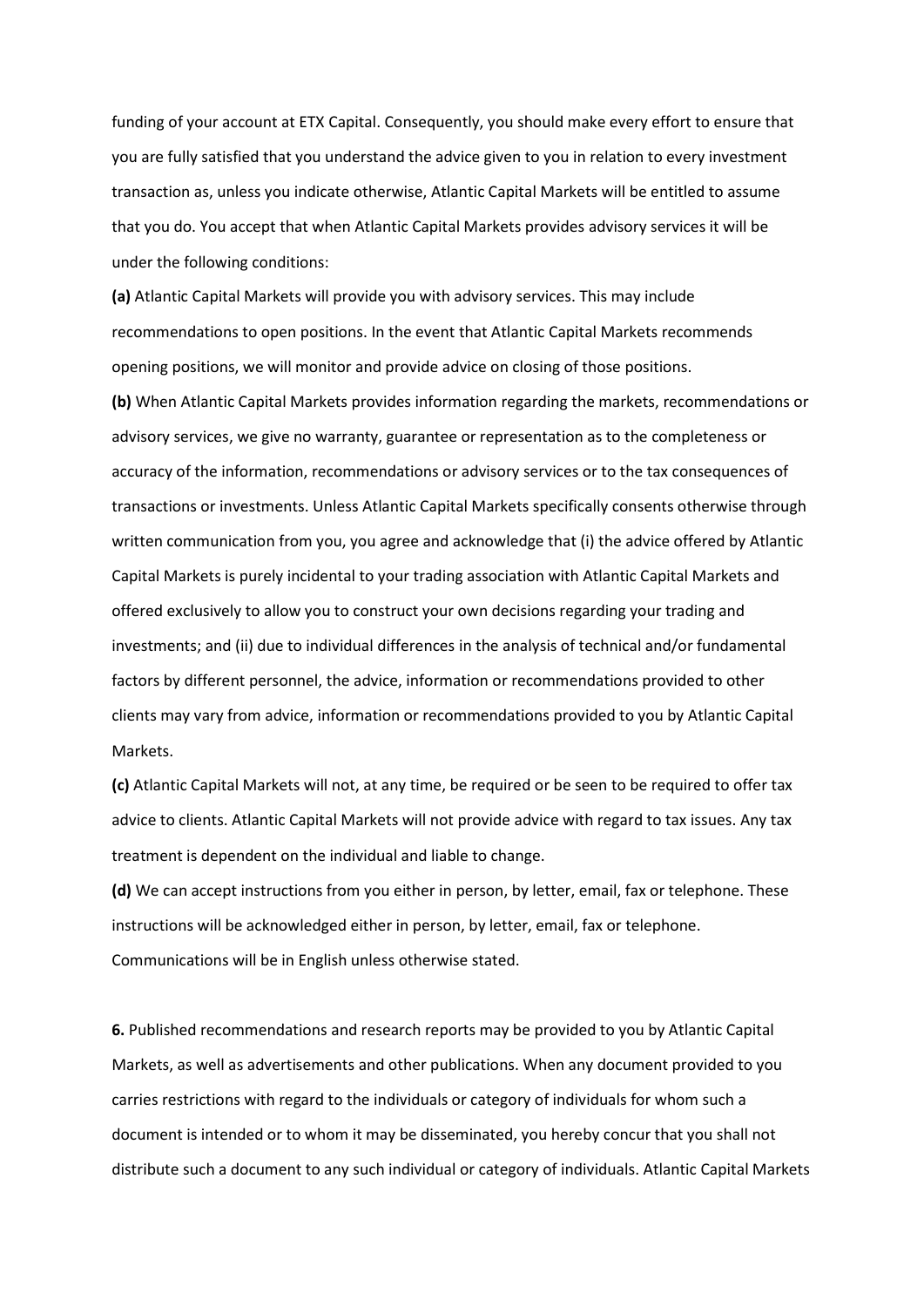may have acted upon the document or information contained within it before distribution of the material. No representations are made by Atlantic Capital Markets as to the time you receive information, recommendations or research reports and Atlantic Capital Markets makes no guarantees that such information, recommendations or research reports will be received by you at the same time as our other clients.

7. Your prior authorisation is required for all trading activity on your account. A Limited Power of Attorney is required in order for us to transmit your instructions to ETX Capital. Notwithstanding any Terms in the Power of Attorney, Atlantic Capital Markets Limited has no authority or responsibility over your funds held at any time on account at ETX Capital. You are responsible for ensuring that your account is adequately funded at all times and Atlantic Capital Markets Limited cannot withdraw or deposit funds into/from your account.

8. You will receive trading confirmations and statements directly from ETX Capital.

9. Your money will be held on account by ETX Capital as notified by them to you.

10. We will act as your agent in relation to ETX Capital. Atlantic Capital Markets Limited and ETX Capital are separate companies and are not affiliated to each other in any way. Our advice and opinions are given without the consultation, knowledge or approval of ETX Capital.

11. We confirm that you have requested and authorised us to contact you at any time, whether by telephone, e mail or other means, concerning your account and that you have consented to our recording of telephone conversations between you and ourselves. You have also agreed that we may use the personal data supplied by you in order to provide services to you as detailed above.

12. Your attention is drawn to the Risk Warning notice contained in the Atlantic Capital Markets guide to contracts for difference and/or our website. You understand that Contracts for Difference are liable to sudden and large changes in value, and that you may lose more than you originally deposited as margin and that you may also have to pay more later. The value of Contracts for Difference denominated in a foreign currency may go up or down according to changes in exchange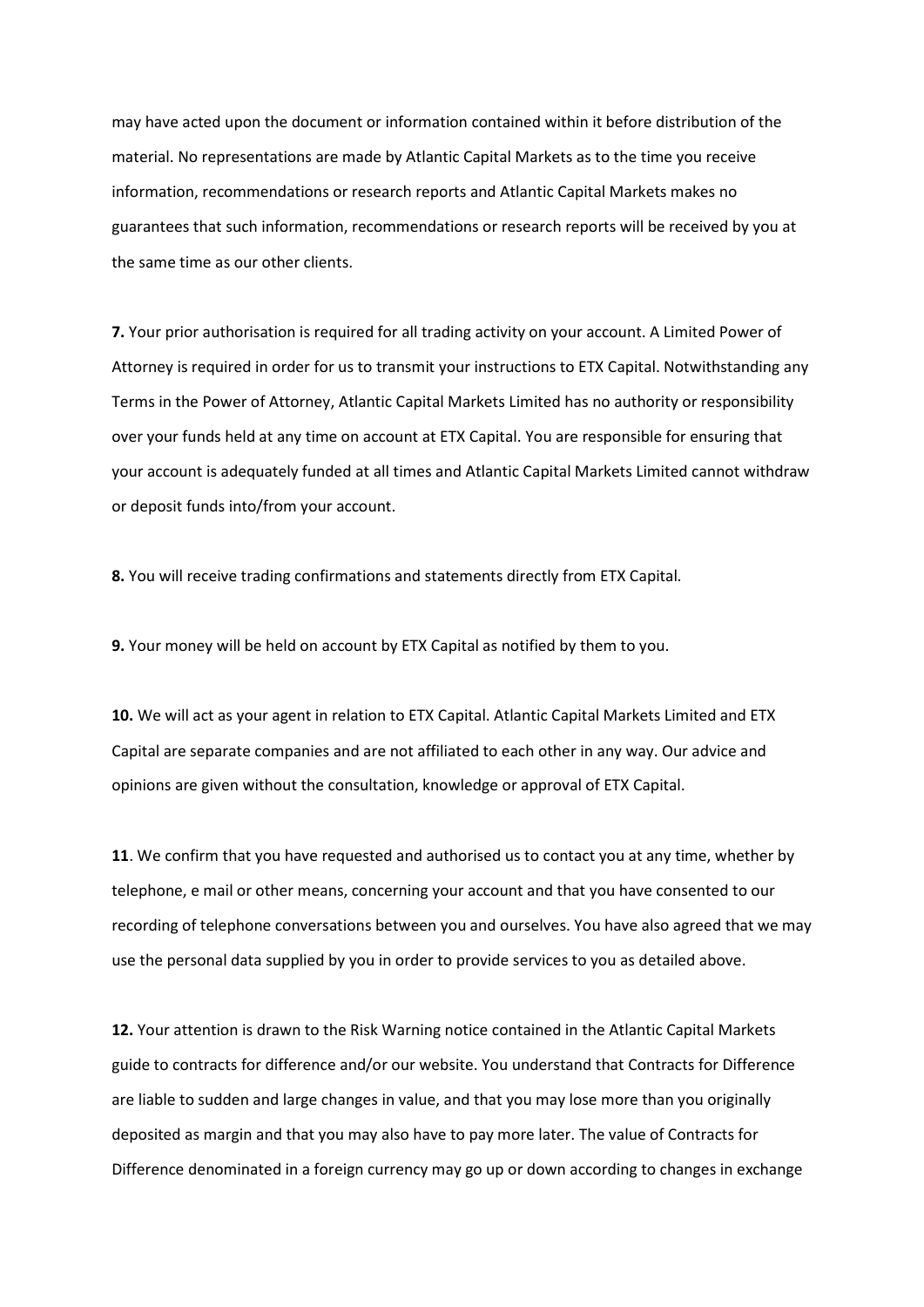rates. Past performance is not a guide to future results.

13. We are covered by the Financial Services Compensation Scheme. In the event that we were to face liquidation and cannot meet our obligations, retail customers may be entitled to compensation from the scheme. Information regarding the conditions governing compensation and the formalities which must be completed to obtain compensation can be obtained on request.

14. Atlantic Capital Markets Limited is obliged by the Financial Conduct Authority to have in place procedures for ensuring the prompt and fair treatment of any complaints. A copy of our complaints procedure is available on request from our Head Office. Complaints should be directed to: The Compliance Officer at Atlantic Capital Markets Limited. 2, Penstraze Business Centre, Truro, Cornwall TR4 8PN.

15. Atlantic Capital Markets Limited is obliged by the Financial Conduct Authority to have in place a conflicts of interest policy appropriate to the size of the organisation. Atlantic Capital Markets Limited's conflicts of interest policy prohibits employees from trading CFDs or shares on their own account. Employees are not allowed to accept or give any inducements that could influence their activities. In addition the conflicts of interest policy prohibits the aggregation of client accounts. Full details of Atlantic Capital Markets Limited's conflicts of interest policy is available on request from our Head Office.

16. We shall not be liable to you for the loss or corruption of any communication, or for any mistakes or delays in communication, nor for the unavailability or malfunctioning of any electronic communication system.

17. English law shall govern the business relations between you and ourselves, and any dispute shall be submitted to the jurisdiction of the English courts.

18. This is our standard client agreement upon which we intend to rely. For your own benefit and protection you should read these terms carefully before signing. If you do not understand any point then please ask for further information